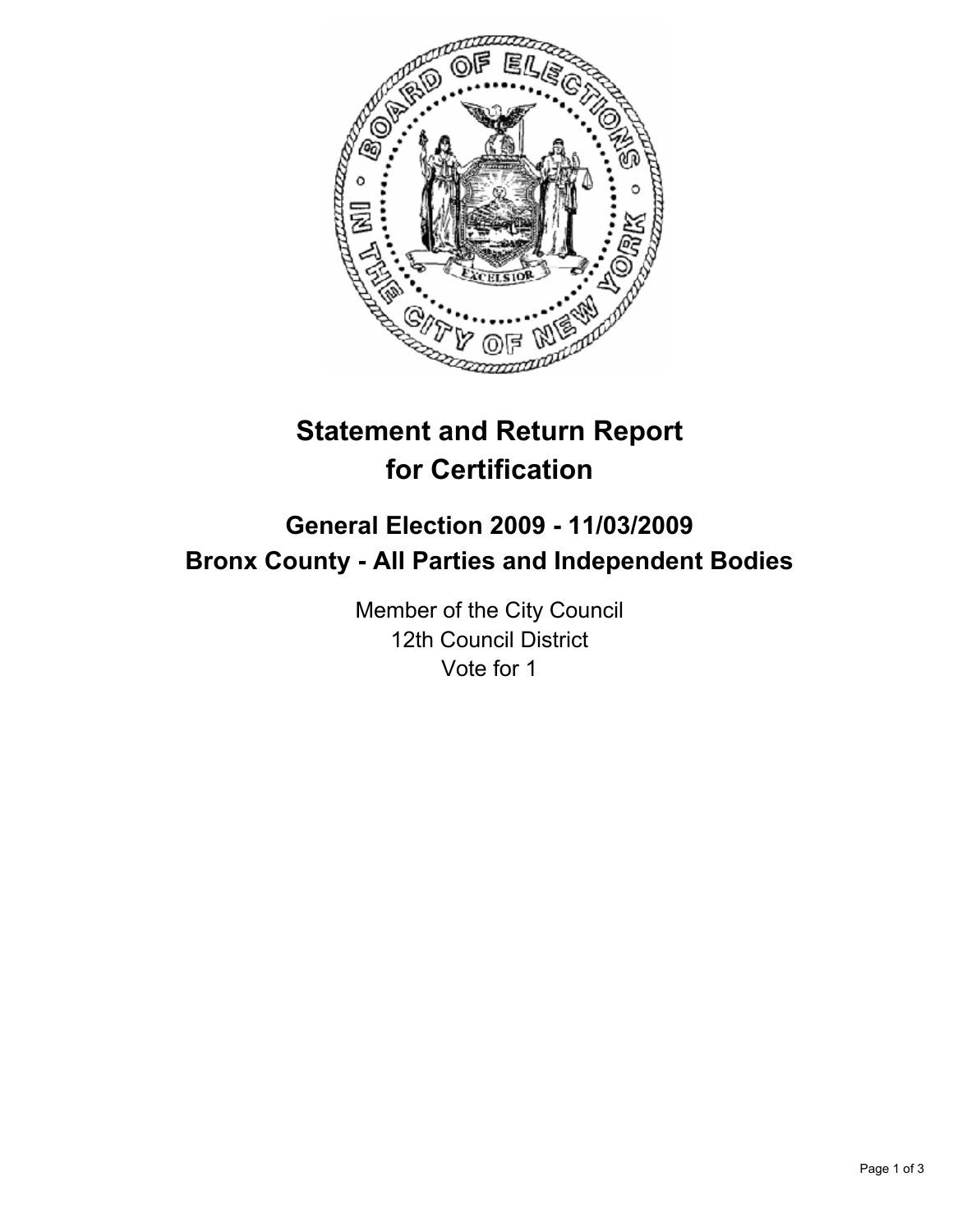

# **Assembly District 80**

| PUBLIC COUNTER                 | 437            |
|--------------------------------|----------------|
| EMERGENCY                      | $\overline{2}$ |
| ABSENTEE/MILITARY              | 5              |
| AFFIDAVIT                      | 6              |
| Total Ballots                  | 450            |
| LARRY B SEABROOK (DEMOCRATIC)  | 281            |
| MARTIN D BADONSKY (REPUBLICAN) | 51             |
| Total Votes                    | 332            |
| Unrecorded                     | 118            |

## **Assembly District 81**

| PUBLIC COUNTER                 | 309 |
|--------------------------------|-----|
| <b>EMERGENCY</b>               | 0   |
| ABSENTEE/MILITARY              |     |
| <b>AFFIDAVIT</b>               | 3   |
| <b>Total Ballots</b>           | 319 |
| LARRY B SEABROOK (DEMOCRATIC)  | 217 |
| MARTIN D BADONSKY (REPUBLICAN) | 18  |
| <b>Total Votes</b>             | 235 |
| Unrecorded                     | 84  |

# **Assembly District 82**

| PUBLIC COUNTER                 | 9,185 |
|--------------------------------|-------|
| <b>EMERGENCY</b>               | 53    |
| ABSENTEE/MILITARY              | 170   |
| <b>AFFIDAVIT</b>               | 54    |
| <b>Total Ballots</b>           | 9,462 |
| LARRY B SEABROOK (DEMOCRATIC)  | 6,241 |
| MARTIN D BADONSKY (REPUBLICAN) | 843   |
| <b>Total Votes</b>             | 7,084 |
| Unrecorded                     | 2.378 |

#### **Assembly District 83**

| <b>PUBLIC COUNTER</b>          | 13,428 |
|--------------------------------|--------|
| <b>EMERGENCY</b>               | 28     |
| ABSENTEE/MILITARY              | 252    |
| AFFIDAVIT                      | 101    |
| <b>Total Ballots</b>           | 13,809 |
| LARRY B SEABROOK (DEMOCRATIC)  | 9,724  |
| MARTIN D BADONSKY (REPUBLICAN) | 853    |
| <b>Total Votes</b>             | 10,577 |
| Unrecorded                     | 3,232  |